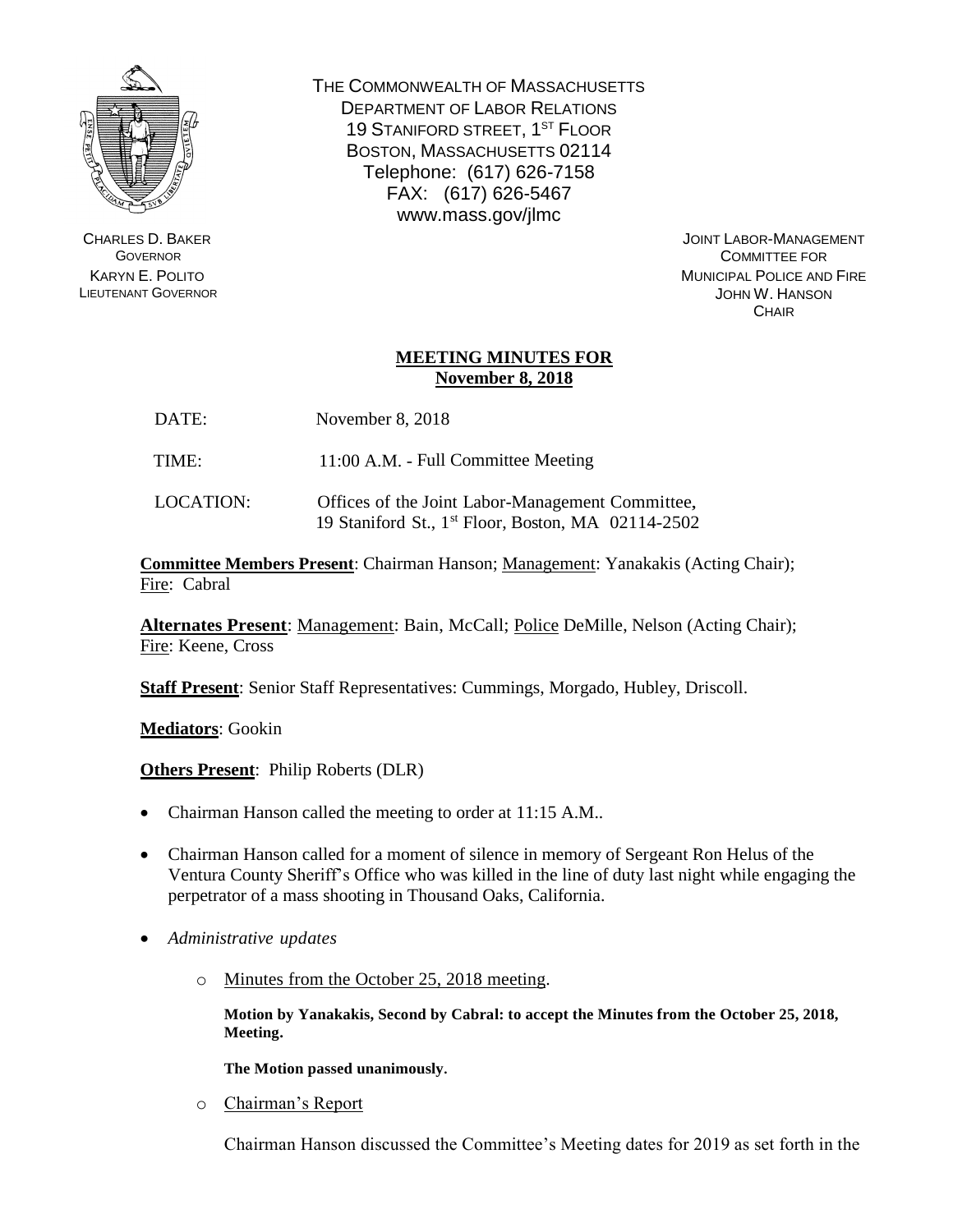handout distributed to the Committee.

**Motion by Yanakakis, Second by Cabral: to accept the Schedule of Committee Meeting Dates for 2019 as provided to the Committee.** 

**The Motion passed unanimously.**

Mr. Hanson informed the Committee that he had been informed by the Police Chair that Richard Pedrini is no longer an alternate member of the Committee. Mr. Cummings suggested that the Police Chair designate other Committee members to replace Mr. Pedrini in the cases to which he has been assigned. Mr. Nelson said that he would consult with the Police Chair.

*Petition, Jurisdiction and Awaiting Funding List (AFL) Cases:*

|                   | <b>Case Number Organization</b> | <b>Mediator/Sr. Staff</b> | <b>Topic/Vote/Action</b>  |
|-------------------|---------------------------------|---------------------------|---------------------------|
| $\bullet$ 18-6893 | Medford Fire                    | CG.JOEH.GD                | Vote to Take Jurisdiction |

Ms. Gookin briefed the Committee.

**Motion by Cabral, Second by Yanakakis: to take jurisdiction in the case of Medford Firefighters Association and the City of Medford, JLM-18-6893.** 

**The motion passed unanimously.** 

**Motion by Cabral, second by Yanakakis: to assign the following Committee members to the case of Medford Firefighters Association and the City of Medford, JLM-18-6893: M.Reddy/Cabral for Fire and Mazzarella for Management or substitutes as so designated and approved by the Fire and Management Chairs respectively.** 

**The Motion passed unanimously.**

18-6622 Sudbury Fire EF, JOEH, GD Vote to  $3(a)$ 

Mr. Driscoll briefed the Committee on the case and also stated that the Town's preference would be to hold another mediation session prior to the date of any 3(a) hearing that might be voted by the Committee. Discussion followed among the Chairman, Mr. Cabral, Mr. Hubley, Mr. Morgado and Mr. Driscoll. Mr. Cabral and Mr. Hubley suggested that mediation should be conducted on the same day as the hearing. The Chairman stated that Mr. Hubley and Mr. Driscoll have the joint authority as mediators to call a mediation session prior to the 3(a) hearing if they are in agreement that one would be beneficial.

**Motion by Cabaral, Second by Chairman Hanson: to find that the issues involving the successor collective bargaining agreement, in the matter of the Sudbury Firefighters, Local 2023 and the Town of Sudbury, JLM-18-6622 have remained unresolved for an unreasonable period of time resulting in the apparent exhaustion of the process of collective bargaining, and that the Committee vote to hold a hearing pursuant to Section 1, subsection 3(a), as set forth in Chapter 589 of the Acts of 1987, with the panel members consisting of Cross (Labor) and Garvin (Management), or other Committee members and/or senior staff that may be substituted as necessary by the respective Labor and/or Management Chairs pursuant to the rules, policies, and procedures of the Committee, and any other applicable provisions of law, with said panel to be chaired by John Hanson.**

**The Motion passed by a 2-1 margin with Yanakakis voting in the negative.**